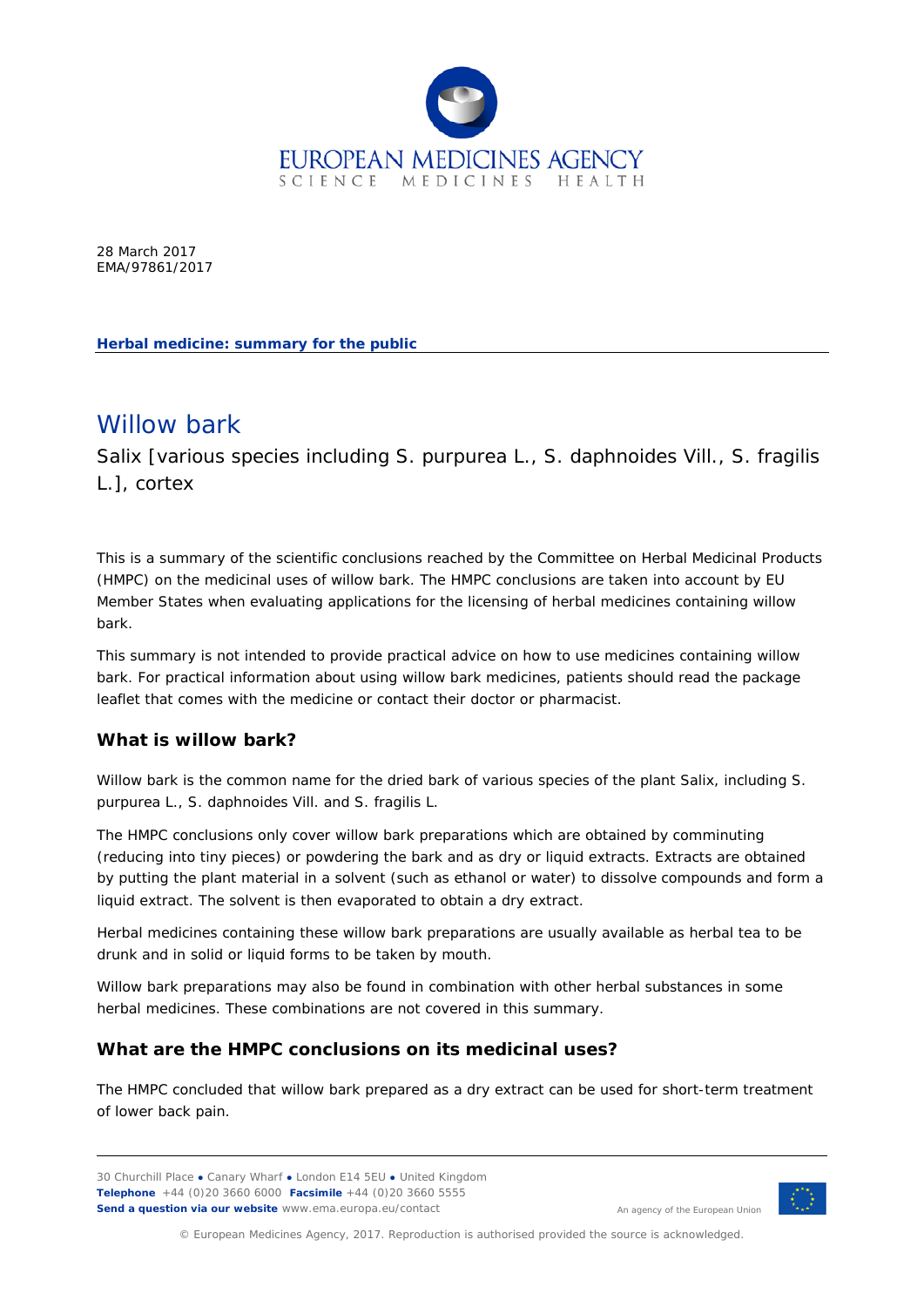The HMPC also concluded that, on the basis of its long-standing use, willow bark preparations can be used for relief of minor joint pain, relief of fever linked with the common cold and for headaches. Willow bark medicines should only be used in adults. They should not be taken for longer than 4 weeks for back or joint pain. If symptoms worsen or last longer than 3 days whilst taking the medicine for fever or 1 day for headache, a doctor or a qualified healthcare practitioner should be consulted. Detailed instructions on how to take willow bark medicines and who can use them can be found in the package leaflet that comes with the medicine.

#### **How does willow bark work as a medicine?**

One of the components of willow bark, salicin, is known to have effects on inflammation, fever and pain. Salicin is converted into salicylic acid in the body. It may work similarly to aspirin (which is structurally related to salicylic acid) by blocking enzymes called cyclo-oxygenases which are involved in inflammation and pain.

However, the amount of salicylic acid produced from salicin is small and the effects of the medicine may be due to its other components.

### **What evidence supports the use of willow bark medicines?**

The HMPC conclusions on the use of these willow bark medicines for lower back pain are based on their 'well-established use'. This means that there are bibliographic data providing scientific evidence of their effectiveness and safety when used in this way, covering a period of at least 10 years in the EU.

In its assessment, the HMPC considered a number of clinical studies that showed that willow bark was more effective than placebo (a dummy treatment) at reducing lower back pain.

The HMPC conclusions on the use of these willow bark medicines for relief of minor joint pain, relief of fever linked with the common cold and for headaches are based on their 'traditional use'. This means that, although there is insufficient evidence from clinical trials, the effectiveness of these herbal medicines is plausible and there is evidence that they have been used safely in this way for at least 30 years (including at least 15 years within the EU). Moreover, the intended use does not require medical supervision.

In its assessment, the HMPC also considered clinical studies with willow bark medicines for joint pain and headache. Although a possible effect in reducing joint pain was observed, there were shortcomings in the studies such as small numbers of patients and short duration. Therefore, the HMPC conclusions on the use of these medicines for relief of minor joint pain and headache are based on their longstanding use.

For detailed information on the studies assessed by the HMPC, see the HMPC assessment report.

### **What are the risks associated with willow bark medicines?**

Side effects with willow bark medicines include allergic reactions, such as rash, exanthema (widespread rash), itching, and asthma, and stomach and gut symptoms such as nausea, vomiting, abdominal (belly) pain, diarrhoea and heartburn. The frequency is not known.

Willow bark medicines must not be taken if patients are hypersensitive (allergic) to salicylates (such as aspirin) or other anti-inflammatory medicines known as NSAIDs (non-steroidal anti-inflammatory drugs). They must also not be taken by people with asthma due to salicylate sensitivity, active stomach ulcers, severe liver or kidney dysfunction, clotting disorders and glucose-6-phostphate dehydrogenase deficiency (a genetic condition that can cause the destruction of red blood cells).